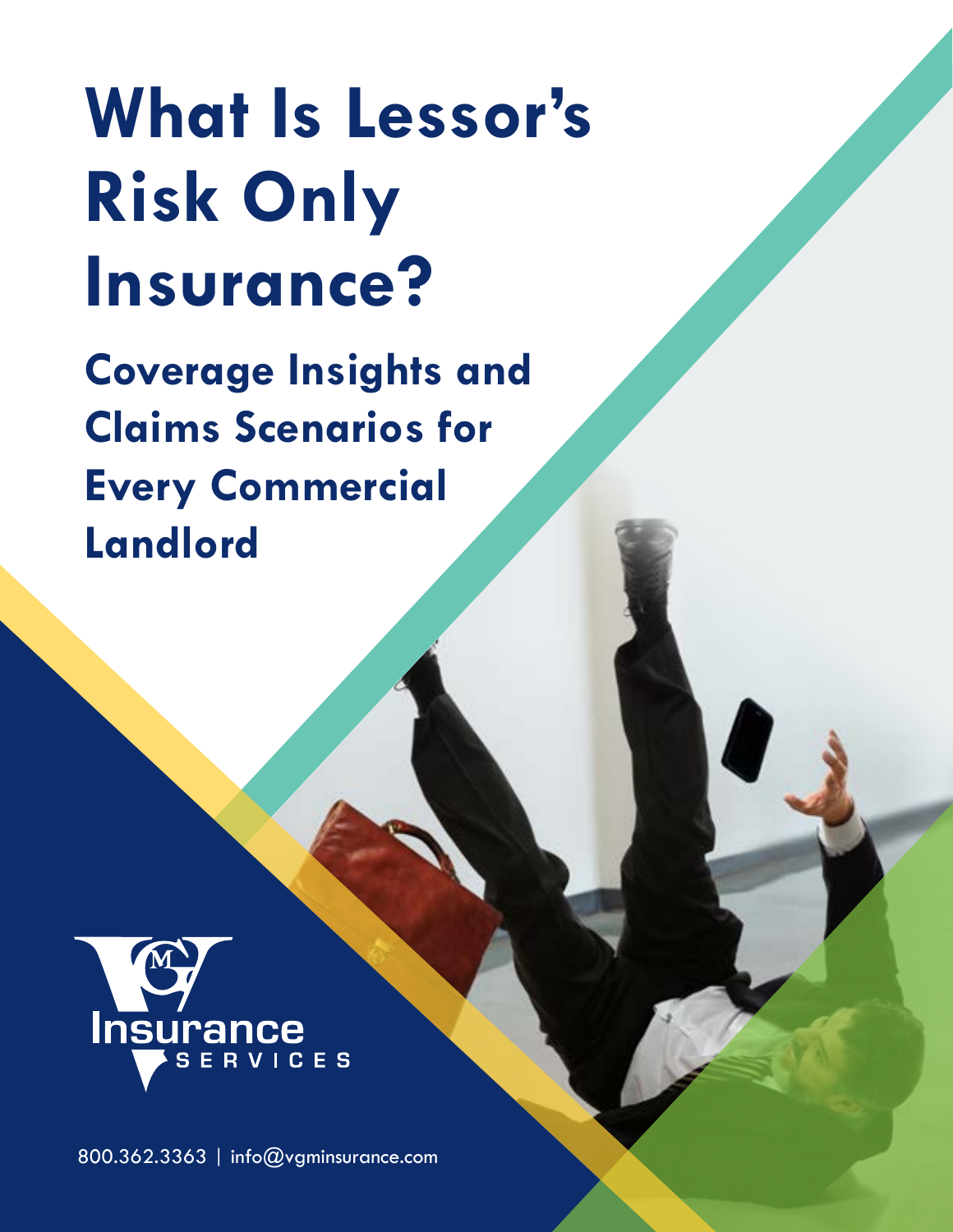### **Managing Risk Before It Happens**

As a commercial landlord, you provide the building space for other business owners to conduct their operations but what happens when tragedy strikes? Are you responsible? Or the tenant? The risk of a tenant filing a lawsuit against you for any property damage or bodily injury that happened at your building is a constant concern. This exposure remains, even if your only tenant is a business *you* own.

That's when Lessor's Risk Only (LRO) insurance, also known as Landlord's Insurance, can help. It's liability coverage for those who lease at least 25% of their building. LRO is common among owners of apartment buildings, warehouses, retail buildings, and commercial office space, and it may be required in your area. An LRO policy can help cover legal expenses that result from a lawsuit brought by a tenant or even a tenant's customer, as well as reimburse the cost of the tenant's property damage or bodily injury.

### **What's Covered?**

LRO is a broad coverage that will cover many types of loss, including theft, vandalism, and damage to property. Many policies will require tenants to secure their own property damage and liability coverage in addition to the owner's coverage.

LRO can cover the following events:

- Fire
- Injury to tenants or customers due to an unsafe building
- Weather-related damage
- Automobile impact to the building
- Vandalized light posts and windows
- Burst pipes
- **Flooding**

### **The Case of The Dark Hallway**

The following scenario highlights one of the most common types of lawsuits related to LRO: slips and trips. Put on your detective hat, and let's see if you can determine whether the landlord is responsible or not.

*A commercial landlord leases one of their buildings as an office space for tenants. Several tenants utilize a main hallway to get to their leased office spaces. But after a light bulb burns out, this hallway becomes poorly lit, reducing visibility and creating a safety hazard.*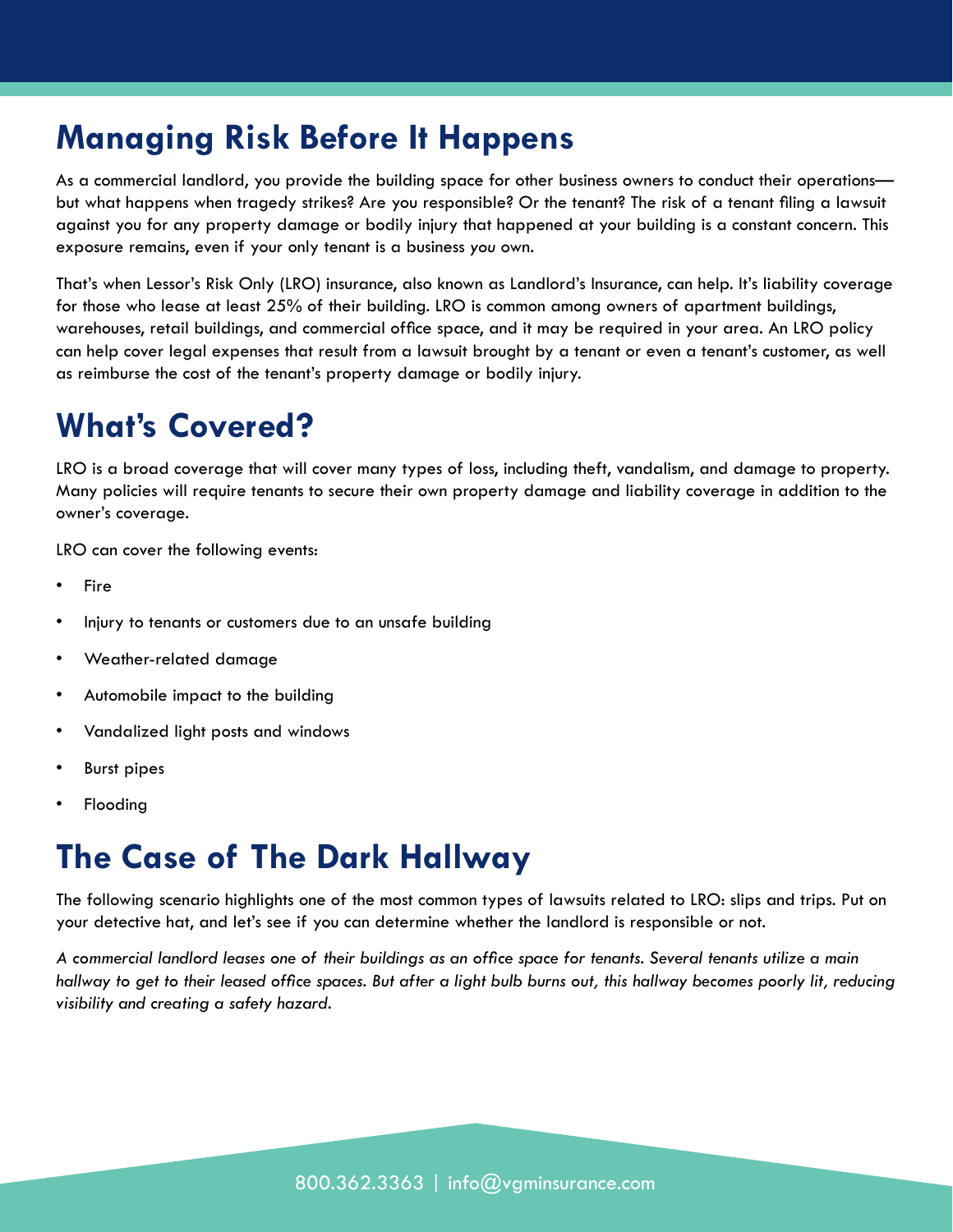*As one of the tenants walks to their leased office space one morning, they lose their footing in the hallway and trip on the floor. The tenant sustains a broken leg. Afterward, the tenant files a lawsuit against the commercial landlord, claiming the landlord neglected to change the light bulb and properly illuminate the hallway, which caused the injury.*

Let's take a moment and consider that slips and trips can happen in any building. After all, there is a range of property concerns that can lead to such injuries, including damaged floors, uneven surfaces, poor lighting, and wet or icy conditions. So, if you guessed that the landlord could be held responsible, you are correct!

The landlord could be held responsible for failing to safeguard their building and protect their tenants from slip and trip hazards. Fortunately, LRO insurance can help. Following an incident like the one described above, LRO coverage can offer a commercial landlord much-needed financial protection for the legal costs of a tenant's lawsuit, as well as help recouping the medical expenses that arise from their injury.

### **The Case of The Window Shopper**

Let's try this again. Try to decide if the landlord could be held responsible in the following scenario.

*A commercial landlord leases their building as a retail facility for a home medical equipment provider. To secure their retail facility after hours, the landlord installs an alarm system. However, the system must be activated each night in order for it to remain effective.* 

*One evening, the closing cashier forgets to activate the alarm system and leaves the premises. Later that night, criminals break into the retail store—without triggering the alarm—and vandalize the property. Windows to the leased space were smashed and multiple merchandise display shelves were destroyed. Upon discovering the damage, the tenant sues the landlord, claiming the damage resulted from the landlord failing to activate the alarm system and subsequently secure the building from trespassers.* 

Once again—yes, the landlord can be held responsible. A variety of events can lead to property damages for a commercial landlord's tenants. In these cases, there is a possibility that any of the tenants could blame the landlord's actions (or lack thereof) for either causing or exacerbating the resulting damages.

Whether tenants' property damages stem from theft, vandalism, fire, adverse weather, or another covered event, LRO insurance can equip commercial landlords with a crucial layer of protection if their tenants sue them for such damages—helping cover both legal fees and the cost of repairing or replacing the damaged property.